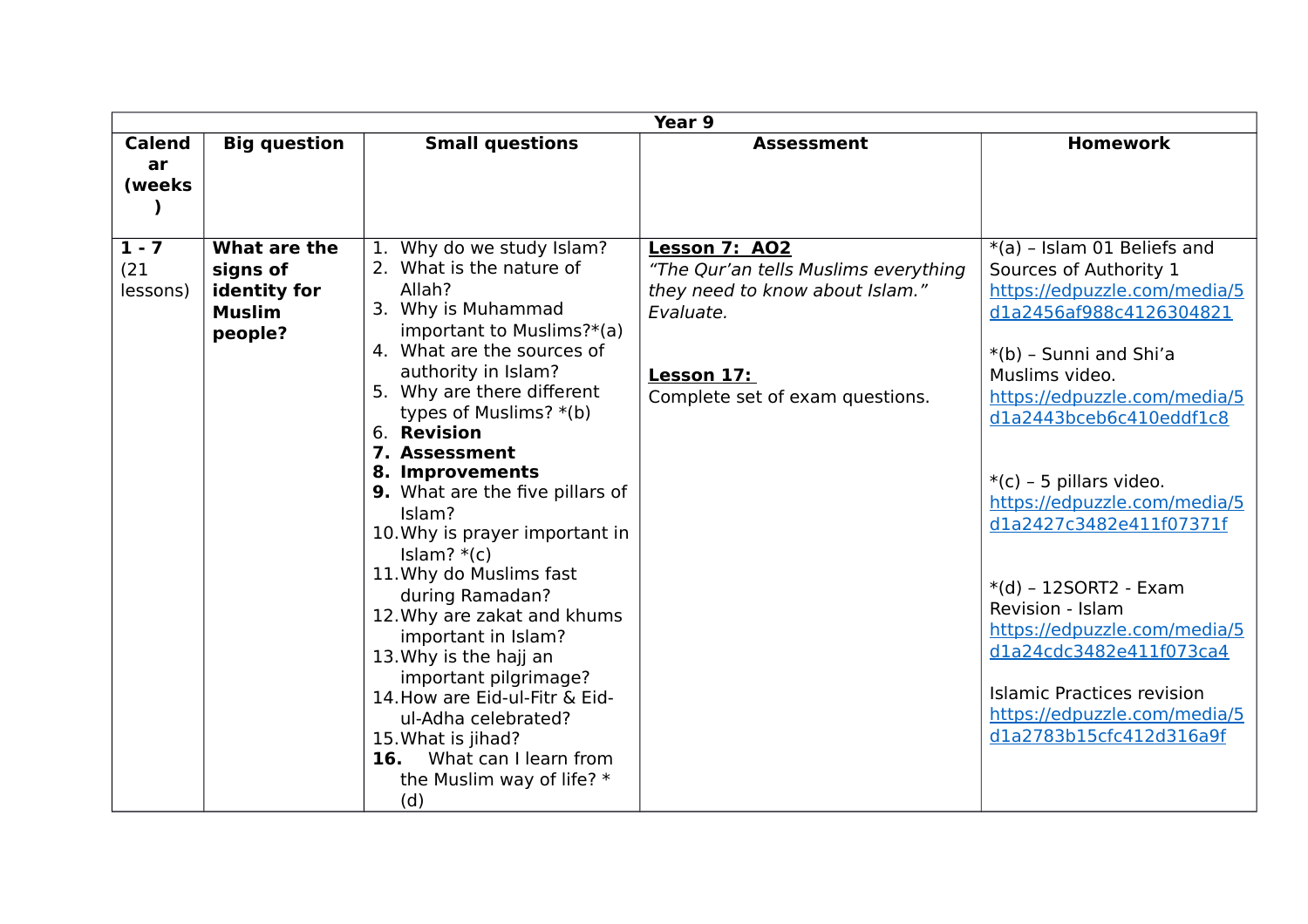|                                                                                        | 17.<br><b>Revision</b><br>18.<br><b>Assessment</b><br>19.<br><b>Improvements</b><br>20.<br><b>Improvements</b>                                                                                                                                                                                                                                                                                                                                                                                                                                                                   |                                                                                        |                                                                                                                                                                                                                                                                                                                                                                                                                              |
|----------------------------------------------------------------------------------------|----------------------------------------------------------------------------------------------------------------------------------------------------------------------------------------------------------------------------------------------------------------------------------------------------------------------------------------------------------------------------------------------------------------------------------------------------------------------------------------------------------------------------------------------------------------------------------|----------------------------------------------------------------------------------------|------------------------------------------------------------------------------------------------------------------------------------------------------------------------------------------------------------------------------------------------------------------------------------------------------------------------------------------------------------------------------------------------------------------------------|
| $8 - 14$<br><b>How is God</b><br>(21)<br>revealed<br>lessons)<br>through<br>suffering? | 1. Why is there suffering?<br>2. What is the purpose of<br>suffering?<br>3. What does suffering reveal<br>about God? $*(a)$<br>4. What is the problem of<br>suffering?<br>5. What is Augustine's<br>response to the problem<br>of suffering?<br>6. What is Irenaeus'<br>response to the problem<br>of suffering? - $*(b)$<br>7. Revision<br>8. Assessment: AO2<br>9. Improvements<br>10. What does the story of Job<br>tell us about suffering?<br>11. How do people respond to<br>suffering?<br>12. How do I respond to<br>suffering? $-*(c)$<br>13. Revision<br>14. Assessment | Lesson 8:<br>"The existence of suffering proves<br>that God does not exist." Evaluate. | *(a) - The Problem of Evil<br>https://edpuzzle.com/media/5<br>d1a2864fac95c4108685c06<br>$*(b)$ - IRENAEUS $v1$<br>https://edpuzzle.com/media/5<br>d1a2ca6fac95c4108686bf5<br>Augustine<br>https://edpuzzle.com/media/5<br>d2340bd8e1a55411c31f24b<br>*(c) - revision video.<br>(watch all videos again) +<br>Good and Evil - Christian<br>responses to suffering<br>https://edpuzzle.com/media/5<br>d2345cd8c15654093ecfe46 |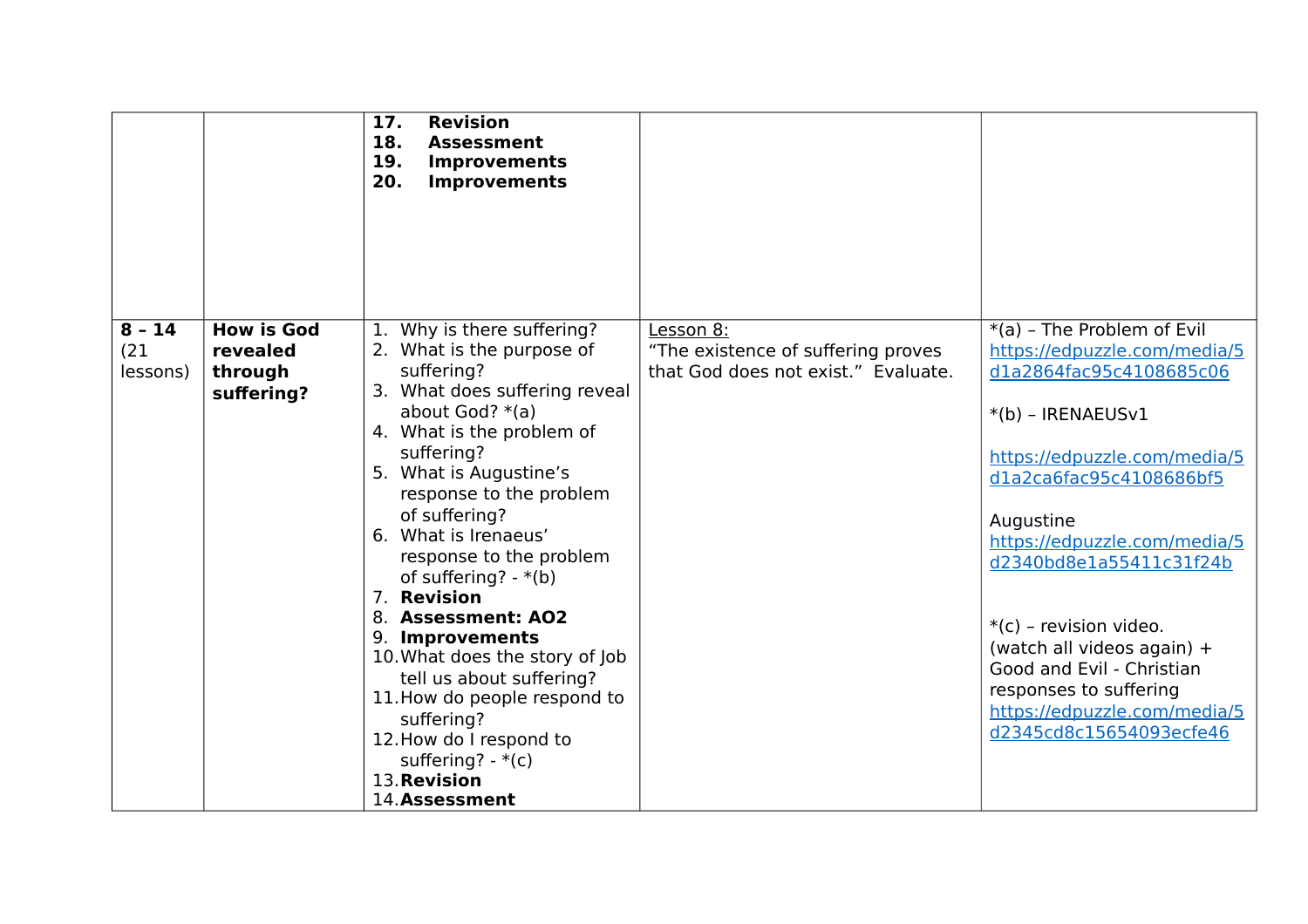|           |                   | 15. Improvements                      |                                     |                                |
|-----------|-------------------|---------------------------------------|-------------------------------------|--------------------------------|
|           |                   |                                       |                                     |                                |
| $15 - 22$ | <b>How is the</b> | What does Genesis 1<br>$\mathbf{1}$ . | <b>Lesson 9</b>                     | *(a) Creation in Genesis video |
| (21)      | creation of the   | tells us about creation and           | AO2 assessment:                     | https://edpuzzle.com/assignm   |
| lessons)  | world shown       | the nature of humans?                 | "The fundamentalist approach is the | ents/5d737b9cef677a409a17      |
|           | in scripture      | 2. What does Genesis 2 tells          | only meaningful way to appreciate   | b15a/watch                     |
|           | and art?          | us about creation and the             | the Genesis creation stories."      |                                |
|           |                   | nature of humans? $*(a)$              | Evaluate.                           | *(b) Creation in art video     |
|           |                   | 3. What is the significance of        |                                     | https://edpuzzle.com/media/5   |
|           |                   | the creation stories for              |                                     | d5be054d063ff40ed701545        |
|           |                   | Catholics?                            | <b>Lesson 15</b>                    |                                |
|           |                   | 4. How is creation depicted           | Complete set of GCSE exam           | *(c) The Bible video           |
|           |                   | in Michelangelo's Creation            | questions - p.35 AQA text book      | https://edpuzzle.com/media/5   |
|           |                   | of Adam?                              | practice questions.                 | d5bff12d063ff40ed713f0a        |
|           |                   | 5. How is creation depicted           |                                     |                                |
|           |                   | in other Christian art? $*(b)$        |                                     |                                |
|           |                   | 6. What is the origin and             |                                     | *(d) Science and Natural Law   |
|           |                   | structure of the Bible?               |                                     | video                          |
|           |                   | 7. How is the Bible the Word          |                                     | https://edpuzzle.com/media/5   |
|           |                   | of God?                               |                                     | d5bd601fcb88740ac921292        |
|           |                   | 8. How should we interpret            |                                     |                                |
|           |                   | the Genesis creation                  |                                     | *(e) All videos + Stewardship  |
|           |                   | stories? $*(c)$                       |                                     | https://edpuzzle.com/media/5   |
|           |                   | 9. Assessment - AO2                   |                                     | d5bd7ce04594340a655ac51        |
|           |                   | 10. Improvements                      |                                     |                                |
|           |                   | 11. What are Catholic                 |                                     |                                |
|           |                   | attitudes towards science?            |                                     |                                |
|           |                   | $*(d)$                                |                                     |                                |
|           |                   | 12. Why should we care for            |                                     |                                |
|           |                   | the environment?                      |                                     |                                |
|           |                   | 13. How is CAFOD living out           |                                     |                                |
|           |                   | Catholic teachings?                   |                                     |                                |
|           |                   | 14. <b>Revision</b> $*(e)$            |                                     |                                |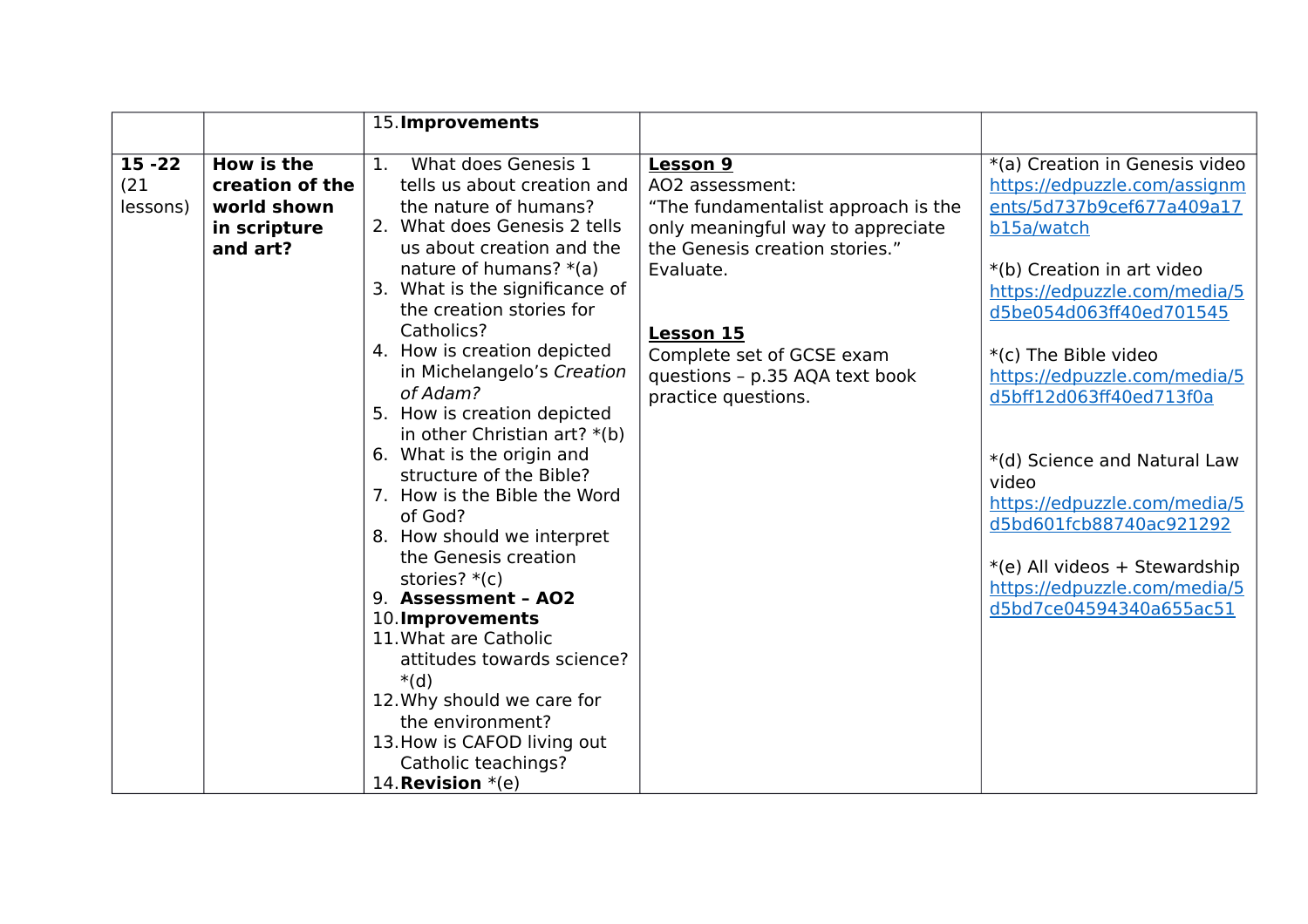|                               |                                                | 15.Assessment<br>16. Improvements                                                                                                                                                                                                                                                                                                                                                                                                                                                                                                                                                                      |                                                                                                                                                   |                                                                                                                                                                                                                                                                                                                                                                                                                                                                                  |
|-------------------------------|------------------------------------------------|--------------------------------------------------------------------------------------------------------------------------------------------------------------------------------------------------------------------------------------------------------------------------------------------------------------------------------------------------------------------------------------------------------------------------------------------------------------------------------------------------------------------------------------------------------------------------------------------------------|---------------------------------------------------------------------------------------------------------------------------------------------------|----------------------------------------------------------------------------------------------------------------------------------------------------------------------------------------------------------------------------------------------------------------------------------------------------------------------------------------------------------------------------------------------------------------------------------------------------------------------------------|
| $23 - 28$<br>(21)<br>lessons) | What is meant<br>by the<br><b>Incarnation?</b> | 1. What does it mean to say<br>that Jesus is God<br>Incarnate?<br>2. What was God's message<br>to Joseph?<br>3. Why do Christians believe<br>that Jesus is fully God and<br>fully human? $*(a)$<br>4. What does it mean to call<br>Jesus the Word of God?<br>5. What are the moral<br>teachings of Jesus?<br>6. How do Christian symbols<br>demonstrate belief? *(b)<br>7. How does the Incarnation<br>affect Catholic attitudes<br>towards religious art?<br>8. Assessment - AO2<br>9. Improvements<br>10. What do Tradition and the<br>writings of Irenaeus tell us<br>about the Incarnation? $*(c)$ | Lesson 8: Assessment<br>"Matthew's account of the virgin<br>birth is easier to understand than<br>Luke's story of the annunciation."<br>Evaluate. | *(a) Incarnation in the<br>gospels video<br>https://edpuzzle.com/media/5<br>d5bdb835bb12240baedee8b<br>*(b) Art and the Incarnation<br>video<br>https://edpuzzle.com/media/5<br>d5be054d063ff40ed701545<br>*(c) Doctrine of the<br>Incarnation video<br>https://edpuzzle.com/media/5<br>d5bdb23cbca8240b339e087<br>*(d) Grace and the<br>Incarnation video<br>https://edpuzzle.com/media/5<br>d5be3b0cbca8240b33a0c08<br>*(e) Morality and the<br>Incarnation video + all videos |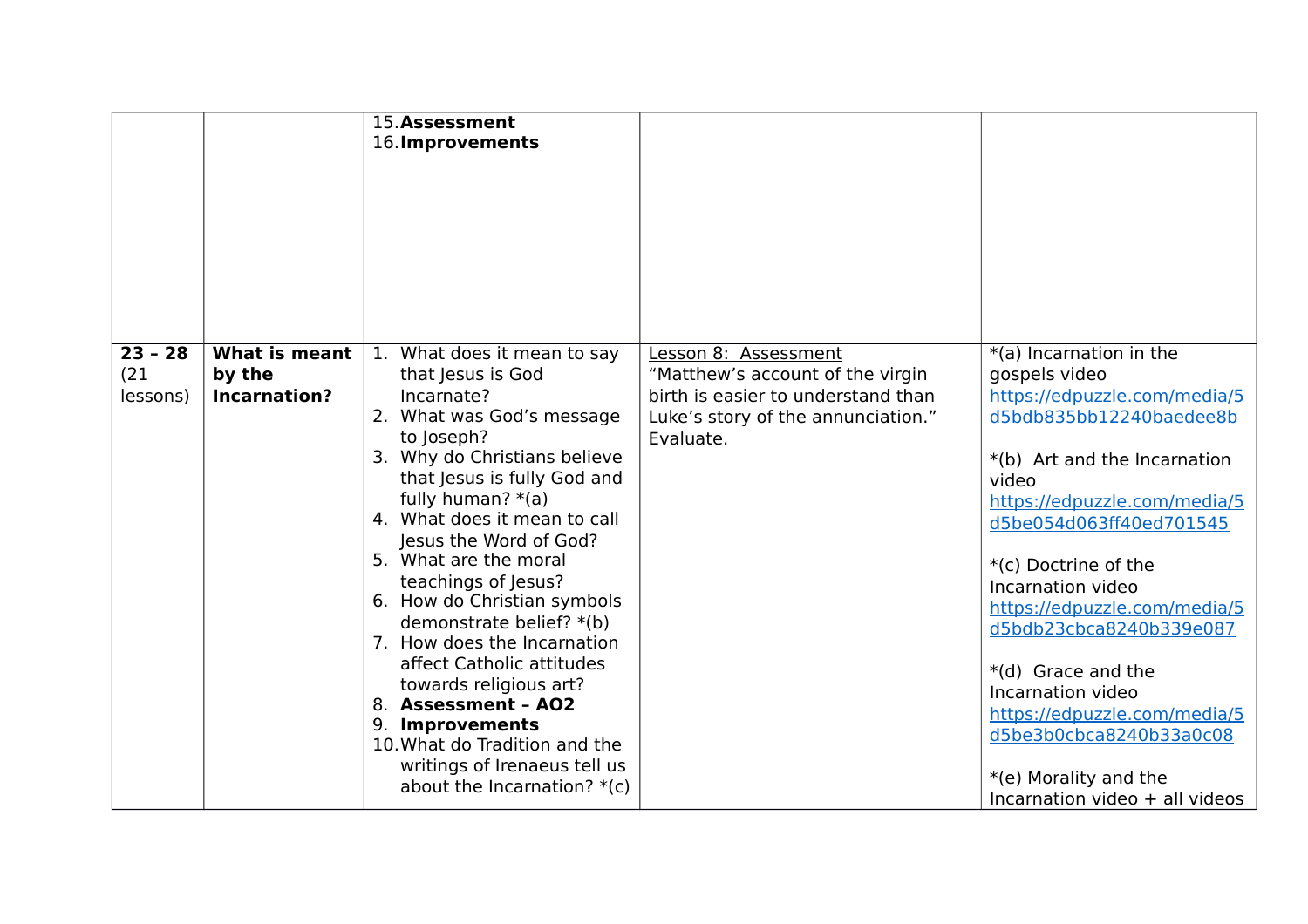|                   |                                    | 11. What are different<br>understandings of the<br>Incarnation?<br>12. What is Grace and the<br>sacramental nature of<br>reality?<br>13. Why are the seven<br>sacraments important?<br>$*(d)$<br>14. What are Catholic<br>teachings about the right<br>to an abortion?<br>15. <b>Revision</b> $*(e)$<br>16.Assessment<br>17. Improvements |                                             | https://edpuzzle.com/media/5<br>d5be79c5bb12240baee3b2a         |
|-------------------|------------------------------------|-------------------------------------------------------------------------------------------------------------------------------------------------------------------------------------------------------------------------------------------------------------------------------------------------------------------------------------------|---------------------------------------------|-----------------------------------------------------------------|
| $29 - 35$<br>(21) | <b>What are</b><br><b>Catholic</b> | 1. How is the Triune God<br>explained in the Bible?                                                                                                                                                                                                                                                                                       | Lesson 7:<br>"The words of the Nicene Creed | *(a) Trinity in the Bible video<br>https://edpuzzle.com/media/5 |
| lessons)          | beliefs about                      | 2. How is the Trinity shown in                                                                                                                                                                                                                                                                                                            | cannot help Christians to fully             | d5beb21fcb88740ac929298                                         |
|                   | the Triune God                     | the Nicene Creed and                                                                                                                                                                                                                                                                                                                      | understand the nature of God."              |                                                                 |
|                   | and how are<br>these               | Genesis 1?<br>3. How does the Trinity                                                                                                                                                                                                                                                                                                     | Evaluate.                                   | *(b) Impact of the Trinity<br>video                             |
|                   | expressed?                         | influence Christians                                                                                                                                                                                                                                                                                                                      | Lesson 15:                                  | https://edpuzzle.com/media/5                                    |
|                   |                                    | today? $*(a)$                                                                                                                                                                                                                                                                                                                             | Complete set of GCSE-style                  | d5bee40b2217040f4c3efe4                                         |
|                   |                                    | 4. How is the Trinity shown in<br>the Bible?                                                                                                                                                                                                                                                                                              | questions: page 89 AQA text book.           | *(c) Music in worship video                                     |
|                   |                                    | 5. Why is baptism important                                                                                                                                                                                                                                                                                                               | + peer assessment point                     | https://edpuzzle.com/media/5                                    |
|                   |                                    | to Christians?<br>6. How does the Trinity show                                                                                                                                                                                                                                                                                            |                                             | d5bf0db04594340a6564aa5                                         |
|                   |                                    | God's love? $*(b)$                                                                                                                                                                                                                                                                                                                        |                                             | *(d) Baptism and prayer                                         |
|                   |                                    | 7. What are the views of the                                                                                                                                                                                                                                                                                                              |                                             | video                                                           |
|                   |                                    | Magisterium on the                                                                                                                                                                                                                                                                                                                        |                                             | https://edpuzzle.com/media/5                                    |
|                   |                                    | Trinity?                                                                                                                                                                                                                                                                                                                                  |                                             | d5bf3bf04594340a6566549                                         |